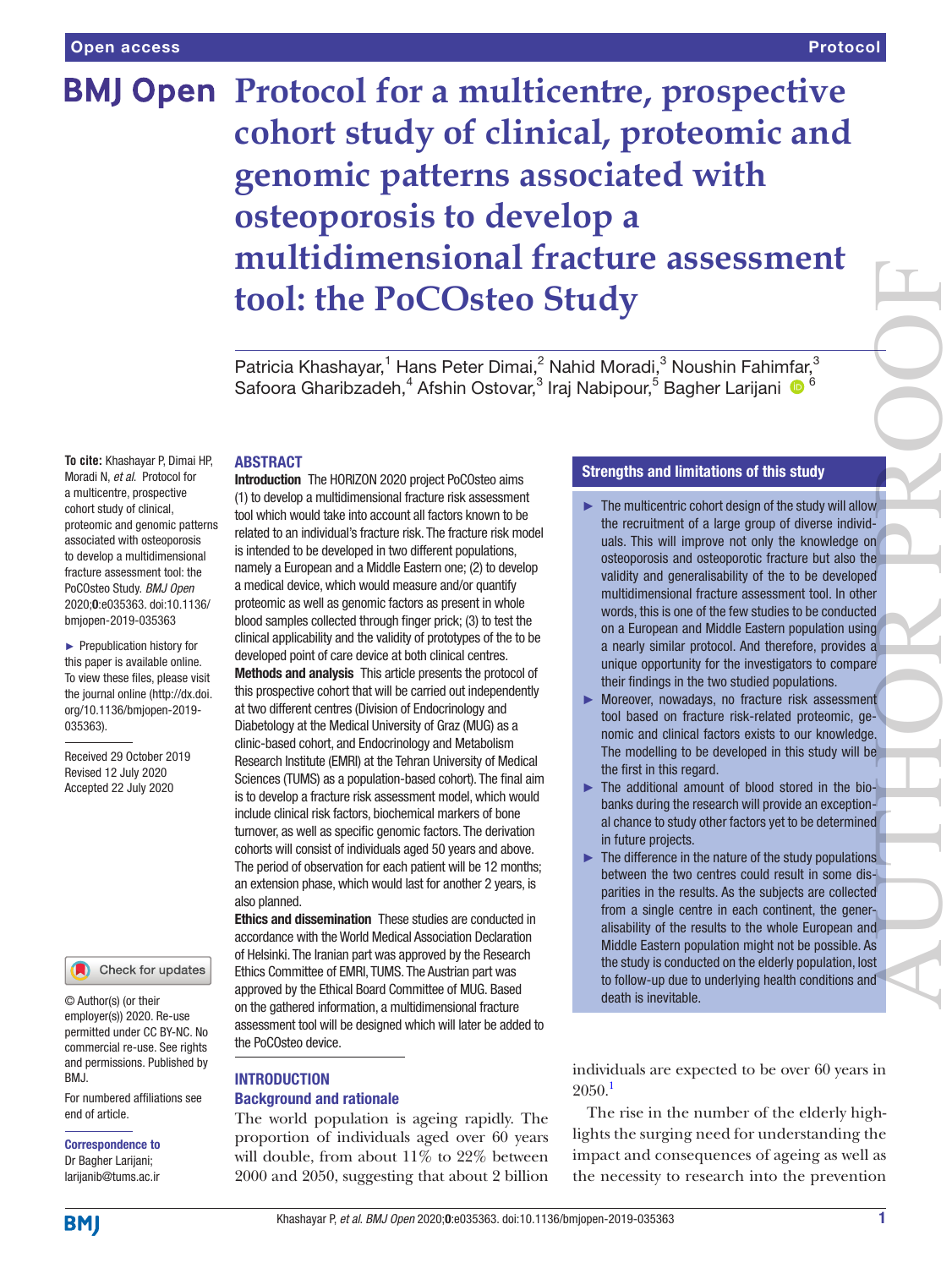and management strategies for non-communicable diseases (NCDs).

To achieve these goals, research into the health problems of the elderly and preserving their quality of life and independence has become a top priority in many health settings.<sup>[2](#page-7-1)</sup> Physical disability and cognitive impairment are the two main risks that threaten the independence of the elderly. The former is commonly caused by musculoskeletal disorders such as osteoporosis. $3-6$ 

Osteoporosis is frequently referred to as a 'silent disease,' indicating that the development of the disease may remain unrecognised until the first fracture occurs.<sup>4</sup> Osteoporosis and related fractures impose a heavy socioeconomic burden and are thus considered as a major health concern in many countries worldwide. So far, no easily accessible and widely available methods with sufficient sensitivity for early detection of osteoporosis have been developed.

In 2010, 22 million women and 5.5 million men were estimated to have osteoporosis in the EU. In the same year, about 3.5 million new fragility fractures were sustained in different member states.<sup>[8](#page-7-4)</sup> These fractures accounted for 1 180 000 quality-adjusted life-years (QALY) lost and were estimated to impose a burden of about €37 billion. In 2025, these costs are expected to increase by 25%. Iran, as well, is affected by this phenomenon with the disease depriving Iranians of 36'026 healthy years of life (18 757 in men and 17 270 in women) in  $2001.<sup>910</sup>$ 

Currently, the gold-standard and the validated method to investigate osteoporosis is dual energy X-ray absorptiometry (DXA), which is usually available in tertiary or imaging centres. While there is good evidence that low bone mineral density (BMD) is associated with an increase in fracture risk, the sensitivity of this method to detect at-risk individuals is below 50% and more than one-third of fractures occur in individuals with normal BMD.<sup>11</sup> Moreover, improvements in bone density appear in DXA after 2 years, which devalues DXA as a monitoring tool. On the other hand, the test is expensive with a range of €48 to some €300. The annual costs from a screening visit to the full investigation are calculated to round up at around €44 000–€88 000/QALY.<sup>[12](#page-7-7)</sup> This figure highlights the need for better vetting of the patients who are referred for imaging to maximise the cost-effectiveness while protecting the patients against unnecessary exposure to X-ray radiation. The contract of the contract of the contract of the contract of the contract of the contract of the contract of the contract of the contract of the contract of the contract of the contract of the contract of the contract o

Bone turnover biomarkers (BTMs), such as osteocalcin (OC), C-terminal telopeptide of type I procollagen (CTx), N-propeptide of type I procollagen (PINP), bonespecific alkaline phosphatase (bALP) or tartrate-resistant acid phosphatase (TRAP), on the other hand, provide useful information on the momentary balance between bone formation and resorption and thus fracture risk, particularly in postmenopausal women. $^{13}$  $^{13}$  $^{13}$  However, utilisation of these markers is very limited due to their preanalytical and analytical variability along with the need for expensive and sophisticated laboratory equipment, such

as ELISA or electrochemiluminescence-immunoassay (ECLIA).

In recent years, genetic variability has also been shown to be related to an individual's fracture risk and/or BMD values; as a result, the measurement of parameters such as single-nucleotide polymorphisms (SNPs) and micro RNAs are becoming more important. This is while their measurement is limited to few and highly specialised centres as not only it requires highly specialised personnel, but even more sophisticated and more expensive laboratory equipment compared with the biochemical markers.

Apart from these variables, clinical risk factors (CRFs) play a pivotal role in predicting an individual's absolute fracture probability. As a result, CRFs have been integrated into a variety of fracture risk assessment tools such as FRAX and QFracture.<sup>14 15</sup> Nevertheless, no fracture risk assessment tool taking into account proteomic and genetic factors is currently available.

The PoCOsteo project is an EU-funded H2020 project, designed to achieve this goal by providing the physicians with a tool to perform an individual risk assessment for each patient while bringing together biomarker measurement, profiling of genetic variations and assessing the underlying risk factors. This approach will enhance the predictive accuracy of fracture risk and provide the affected individuals with personalised care even in rural areas, where access to current state-of-the-art equipment is limited. This real-time measurement device will also revolutionise the treatment monitoring process, making it more efficient while reducing the low-compliance rate commonly reported in osteoporotic patients.<sup>16</sup> The International Osteoporosis Foundation (IOF), an international non-governmental organisation with the mission to advance the understanding of osteoporosis and to promote prevention, diagnosis and treatment of the disease worldwide, supports the project.

#### Specific aims

The overall aim of this project is to develop a multidimensional fracture risk assessment model and validate it in practice. In brief, the device will measure both BTMs and genetic factors using a finger prick blood sample.<sup>17</sup> It then integrates the respective results into an algorithm, which also accounts for CRFs to estimate an individual's risk of developing a fracture.

To detect possible population-specific differences, data derivation cohorts are recruited in parallel but independently at two different study centres, namely the Medical University of Graz, representing a European population, and the Endocrinology and Metabolism Research Institute (EMRI), Tehran University of Medical Sciences (TUMS), representing a Middle-Eastern population.

The clinical studies also aim at investigating the prevalence and incidence of osteoporosis and osteoporotic fracture as well as their risk factors in the elderly populations. They also assess possible preanalytical variability in BTM measurement.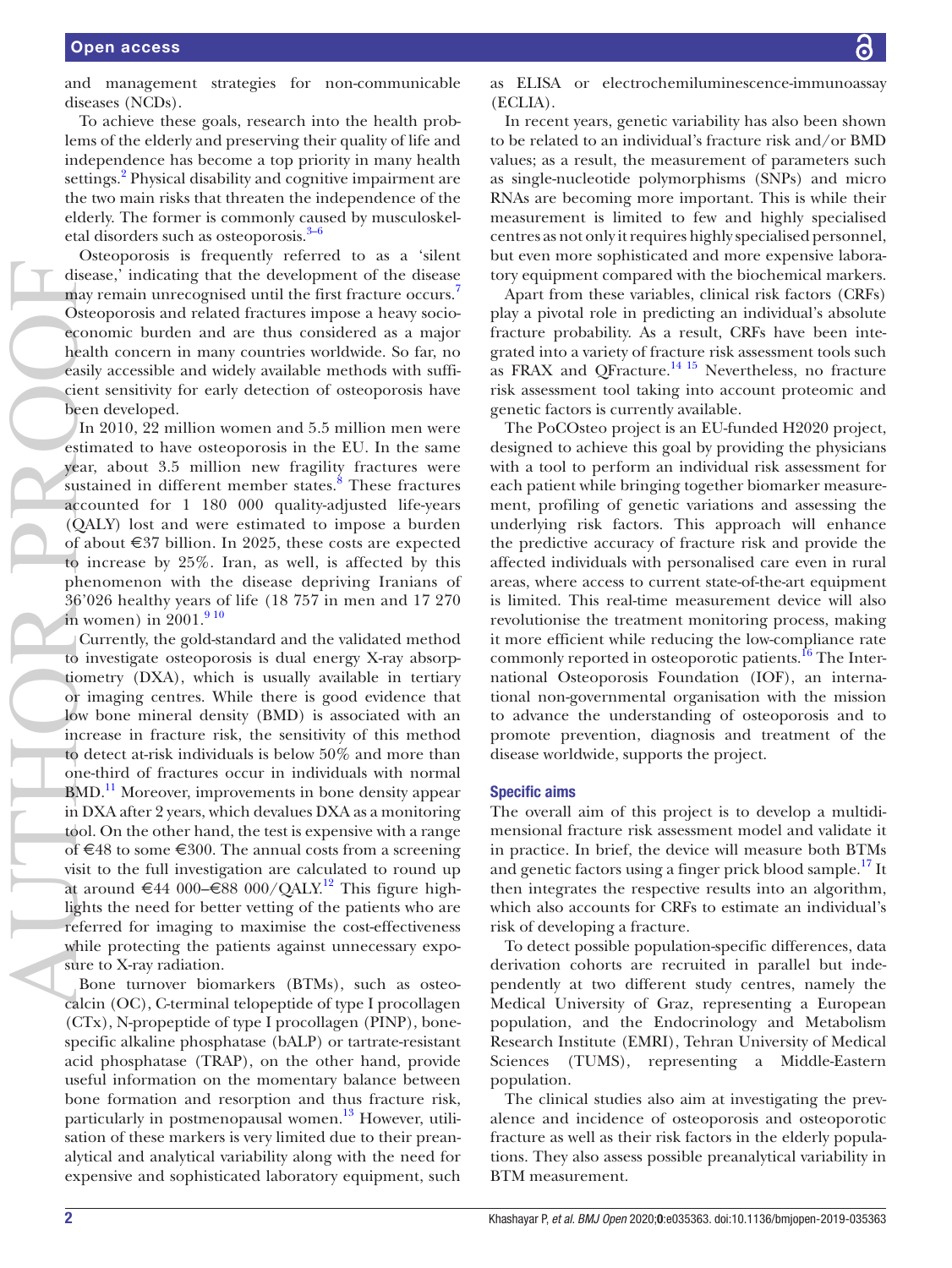

<span id="page-2-0"></span>Figure 1 Tasks to be completed at each visit during the BEH stage two study and Graz. CRFs, clinical risk factors; BEH, Bushehr elderly health; BMD, bone mineral density; HR-pQCT, high-resolution peripheral CT; miRNAs, micro RNS; SNPs, single-

These clinical studies also provide the opportunity for the PoCOsteo device to be tested in a clinical environment to determine its diagnostic accuracy in measuring the BTM levels and detecting selected genes in comparison with ECLIA and PCR, respectively. They also help with calculating the diagnostic value of the PoCOsteo device in predicting individual fracture risk and monitoring osteoporosis treatment in comparison to DXA.

## STUDY DESIGN

As mentioned earlier, this prospective multicentric cohort study is conducted in two different study centres. Despite the differences in the recruited population, the study protocols are congruent so that the final results would be comparable. Using a cohort approach, data for each centre are collected from the beginning of spring 2018 and the subjects will be followed up to 3 years or at least until the end of the project in autumn 2021 (The device will be applied in real time to a subsample of the collected blood samples at Year 3. Moreover, after Year 3, all Iranian participants will be followed according to the Bushehr elderly health (BEH) protocol). A schematic diagram of the study design and the tests to be performed at each visit is illustrated in [figure](#page-2-0) 1. nucleotide polymorphisms; VFA vertebral fracture assessment assessment assessment assessment assessment assessment assessment assessment assessment assessment assessment assessment assessment assessment assessment assessme

#### Study population

The target population of this study is recruited from two study sites with two different approaches.

#### Iran: Bushehr elderly health programme

BEH is a prospective cohort study conducted by the EMRI of TUMS and Persian Gulf Marine Biotechnology Research Centre (PGTMRC) with the aim of investigating the prevalence of NCDs in an elderly population. $18$  The current study is designed as an extension to the second stage of BEH and will mainly focus on musculoskeletal diseases (in line with the main objective of PoCOsteo).

Two thousand new subjects are enrolled through the same method used in the previous stage of the BEH programme. In brief, the participants are selected through a multistage, stratified cluster random sampling method. Based on the classifications made by the Bushehr municipality, the city is stratified into 75 strata. Numbers are assigned to the blocks (as clusters) of each stratum and then randomly selected. All eligible people residing in each selected block will be invited until the determined sample size for that stratum is reached. This number is calculated proportionally to the number of households residing in each stratum.

Both male and female participants aged 50 years and over who have resided in Bushehr port for at least 1 year prior the recruitment and have no plan to leave the city for at least the next 5 years and agree to be part of the study will be recruited. Those with a positive history of bilateral hip replacement surgery or not having adequate physical and mental ability to participate in the evaluation programme will be excluded.

The invitations will be presented to all the randomly selected households with inhabitants meeting the age criteria through a door-to-door household visit. They contain instructions on how to contact the research organisation and the responsible staff to participate in the study.

An android application is developed to manage invitations based on national ID codes. The participants who have been invited to participate in the previous stage of BEHP will be removed from the invitation list.

#### Austria: Graz study

The Graz study is similarly designed as a prospective cohort study but will be carried out at the outpatient osteoporosis clinic of the Division of Endocrinology and Diabetology in the University Hospital of Graz. All women and men 50 years and above who are referred to the osteoporosis clinic will be asked to participate in this study.

## Initial assessment

The participants from both centres who meet the study inclusion criteria will be informed in more detail about the purpose and the cornerstones of the present study.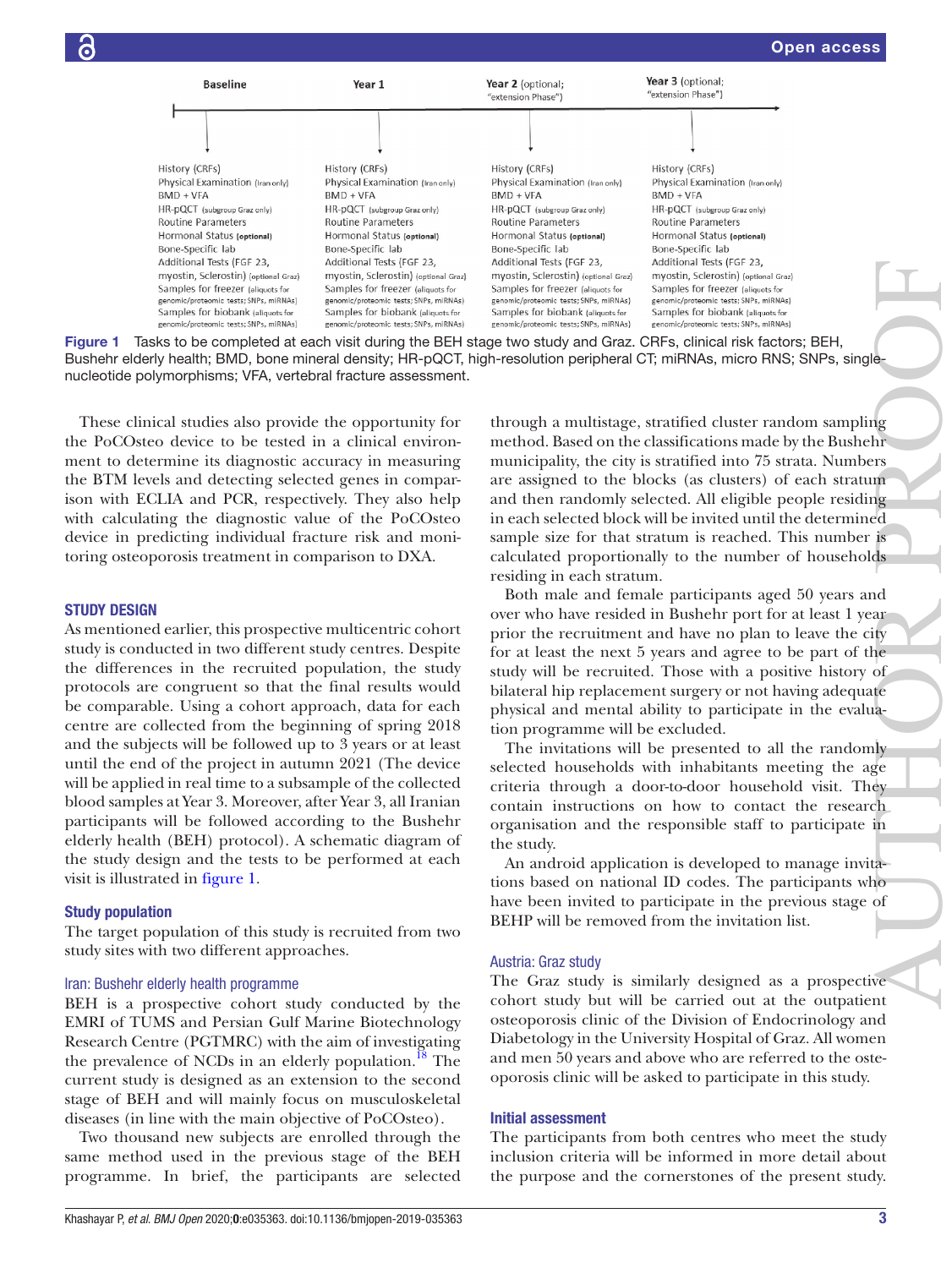## Open access

After having obtained a written informed consent from the respective patient, the study nurse will start collecting the baseline data including anthropometric parameters and CRFs known to be associated with fracture risk. A baseline BMD and vertebral fracture assessment (VFA) will be also performed. A subgroup of the Austrian subjects will also be selected to undergo high-resolution peripheral CT (HR-pQCT). Thereafter, blood will be drawn from a cubital vein of each patient.

Based on previous studies, we assume a prevalence of about 30% for osteoporosis, indicating that approximately 600 individuals will be diagnosed with osteoporosis at baseline.[19 20](#page-7-13) This subpopulation along with those diagnosed with osteoporosis during the study will be referred to a specialist with ample experience in managing osteoporosis. The research nurse will also follow these participants. She/he will also follow the occurrence of main outcomes (mortality, hospital admissions and fractures) for all participants periodically through phone calls.

# Follow-up assessments

The first follow-up visit will take place 12 months after recruitment. Shortly before the end of year 1, the study nurse will contact the respective patients and invite them to the follow-up visit. In case a patient is unreachable, the study coordinator will be contacted for further action.

During this follow-up, the study nurse will take history and report any relevant information. Venous blood will be drawn (from a cubital vein) and a follow-up BMD and VFA, and, if applicable, a follow-up HR-pQCT will be performed. In case the project consortium decides to extend the clinical study, 2-year and/or 3-year follow-up visits will be conducted.

At the beginning of year 4, the PoCOsteo device will be ready for use and thus the BTM measurements and SNP studies will be performed in real-time using the device in a subsample of the study population (both osteoporotic and non-osteoporotic subjects). The results will be then compared with the respective gold-standard methods (ECLIA for biochemical markers and PCR for genetic markers).

## Patient and public involvement

As mentioned earlier, research on health problems of the elderly and preserving their quality of life and independence has become a top priority in many health settings and thus the present study was designed to address these concerns and to improve the subjects' quality of life. The subjects were not involved in the design of the current study, but the lessons learnt from previous studies, including their preferences, were taken into account while drafting this protocol. The recruited subjects will be presented with the results of their tests and in case further consultation/treatment is needed, additional sessions will be arranged. Moreover, the subjects will also be educated about osteoporosis and its risk factors during these meetings to improve their awareness.

## DATA STORAGE AND MANAGEMENT

## Data collection

Patient-specific data will be collected and documented in the case report forms at the time of each visit, and within a week after the results of the diagnostic workups become available to entail all necessary variables. The information to be included in the case report forms include:

#### Clinical risk factors

Together with the patient's history, CRFs known or suspected to be associated with an individual's absolute risk of osteoporotic fractures ([table](#page-4-0) 1) will be determined and documented. CRFs will include variables, which are an integral part of the FRAX tool, among others.

## Biological samples

Some 20 mL of venous blood will be drawn. Blood samples will be dissociated into cells and sera on-site within 20 min after collection and analysis will be performed on the same day. This protocol will be closely followed as the time to dissociation influences the results, especially OC levels.

After the initial analysis, the dissociated sera and the whole blood samples will be stored at −80°C in the PGTMRC biobank (Bushehr, Iran) before being transferred to the EMRI biobank (Tehran, Iran) for further analysis and storage at the same conditions. As for Graz, Austria, the samples will all be stored in the Graz University biobank.

In both centres, blood samples will be collected in the morning after 8–12 hours of fasting. About 16 mL of the collected blood will be stored in an evacuated tube. Nine mL will be stored in three evacuated tubes with Ethylenediaminetetraacetic acid (EDTA) for complete blood count (CBC) analysis, Hemoglobin A1C (HbA1C) measurement, and dissociation of plasma, respectively. The clot will be divided into 10 parts, 6 of which will be used for the tests mentioned in [table](#page-4-1) 2 and the remaining four will be stored in the biobank. Two cryovials of plasma and three cryovials of whole blood along with an extra Pax tube will be stored in the biobank as well.

The BTM measurements will be done in both centres using ECLIA (Roche, Cobas) and similar kits. The genetic variability will be assessed by measuring the presence of specific SNPs in the blood samples using PCR.

#### Imaging

- ► BMD measurement is performed using GE Lunar iDXA for the Austrian study and Hologic DXA (DXA Discovery WI, Hologic, Bedford, Virginia, USA) for the Iranian site. To have comparable results, similar phantoms will be used at both sites to calibrate the devices.
- ► VFA to be implemented on the DXA machines.
- ► HR-pQCT (SCANCO Xtreme CT, II Generation) of the lower limb will be performed in a small subgroup of the Austrian patients (n=50; 25 with prevalent osteoporotic fracture and 25 as controls).<sup>21</sup>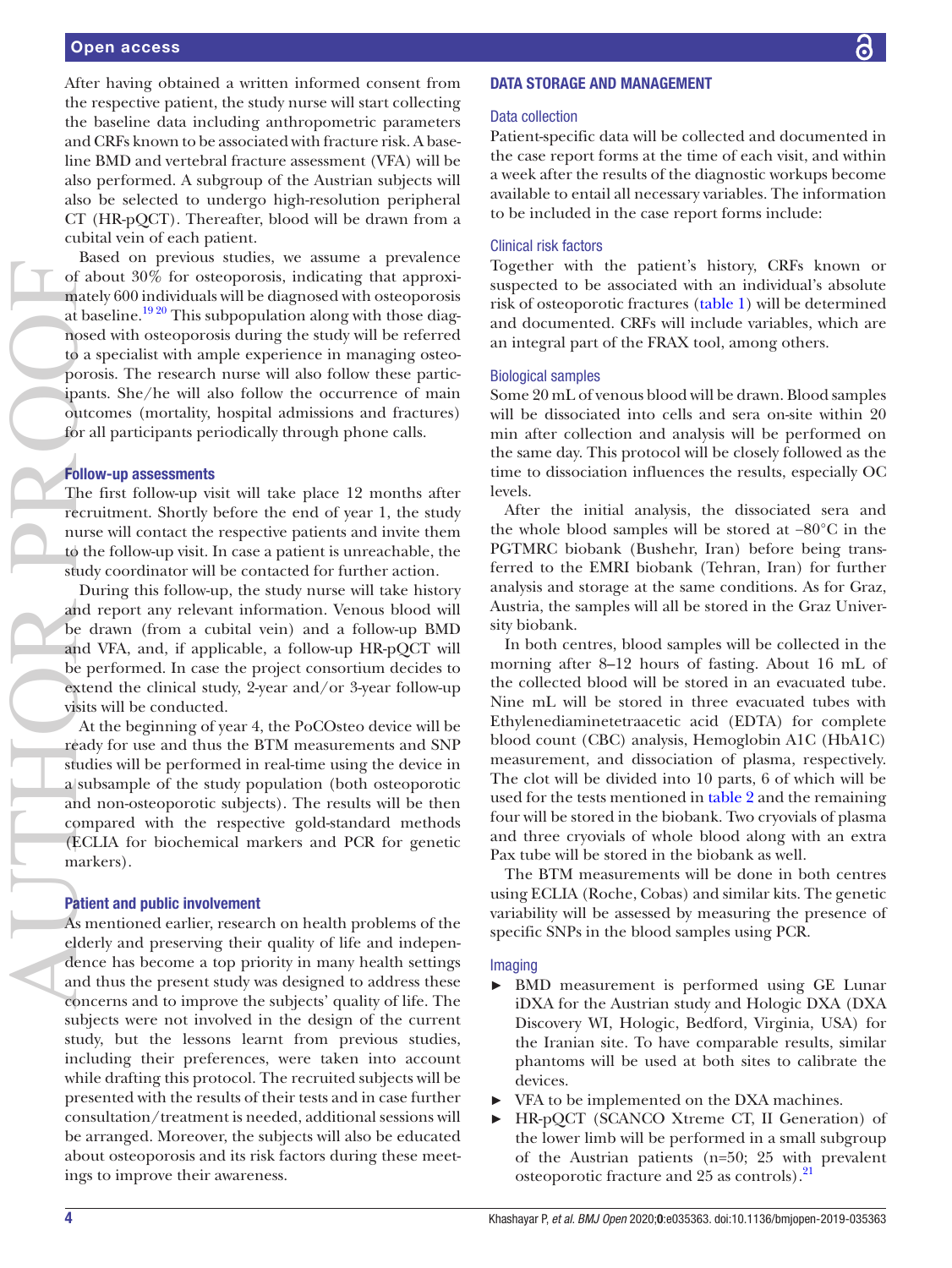<span id="page-4-0"></span>

| Information to be collected in clinical studies through CRFs, physical examination and para clinics<br>Table 1 |                                                                                                                                                                                                                                                                                                                                                                                                                                                                                                                                                                                                                                                                                                                                                                                                                                                                                                                                                                                                                                                                                                                                                                                                                                                                                                                                                                                                                                                                                                                                                                                                                                                                                                     |  |
|----------------------------------------------------------------------------------------------------------------|-----------------------------------------------------------------------------------------------------------------------------------------------------------------------------------------------------------------------------------------------------------------------------------------------------------------------------------------------------------------------------------------------------------------------------------------------------------------------------------------------------------------------------------------------------------------------------------------------------------------------------------------------------------------------------------------------------------------------------------------------------------------------------------------------------------------------------------------------------------------------------------------------------------------------------------------------------------------------------------------------------------------------------------------------------------------------------------------------------------------------------------------------------------------------------------------------------------------------------------------------------------------------------------------------------------------------------------------------------------------------------------------------------------------------------------------------------------------------------------------------------------------------------------------------------------------------------------------------------------------------------------------------------------------------------------------------------|--|
| <b>CRF</b><br>Interview                                                                                        | Age, gender, smoking status (amount and duration), alcohol consumption status (amount,<br>type and duration), history of fracture (low impact/due to trauma and site), secondary causes<br>of osteoporosis (due to diseases impacting bone health (Chronic Obstructive Pulmonary<br>Disease (COPD), Epilepsy, Dementia, Parkinson's disease, Malignancies, systemic lupus<br>erythematosus, Rheumatoid arthritis, chronic kidney disease diabetes, ), history of fall, and/or<br>medication affecting bone health (Parkinson medication, dementia medication, antidepressants,<br>anticonvulsants )), parental history of hip fracture, glucocorticoid treatment (>3 months and >5<br>mg prednisolone equivalent). (As for the Iranian part, considering the main objectives of the BEH,<br>cardiovascular risk factors and cognitive function will also be studied. Information on the subjects'<br>socioeconomic status, illicit drug abuse status, physical activity, reproductive information, and<br>duration and amount of sun exposure per day, history of hospital admissions in the previous year<br>(cause and duration), cognitive function and dietary assessment will be collected).                                                                                                                                                                                                                                                                                                                                                                                                                                                                                                   |  |
| Questionnaire                                                                                                  | Activities of daily living (ADL) and instrumental ADL, Patient Health Questionnaire-9, health-related<br>quality of life (EuroQoL-5D (EQ-5D)), Short Physical Performance Battery, and Minimal Mental<br>State Examination questionnaires, as well as 6-item Cognitive Impairment Test (As for the Austrian<br>subjects, the Short Form Health Survey-12 (SF-12) Quality of Life questionnaire will be filled out).                                                                                                                                                                                                                                                                                                                                                                                                                                                                                                                                                                                                                                                                                                                                                                                                                                                                                                                                                                                                                                                                                                                                                                                                                                                                                 |  |
| Physical examination                                                                                           | Anthropometric measurement (weight, height, length of the leg and right arm, and neck, hip, waist,<br>right arm, right femur circumference), blood pressure, the muscular mass, and force evaluation,<br>and evaluation of gait and stance (capability to lift 10-pound weight, capability to walk, capability<br>to get up from a chair/bed, capability to climb a 10-step staircase, time to walk 4.75 m in seconds,<br>time to stand up from sitting position in seconds, time to walk 2.44 m in seconds, feet together<br>stance, semi/full tandem stance for 10 s).                                                                                                                                                                                                                                                                                                                                                                                                                                                                                                                                                                                                                                                                                                                                                                                                                                                                                                                                                                                                                                                                                                                            |  |
| BEH, Bushehr elderly health; CRFs, clinical risk factors.                                                      |                                                                                                                                                                                                                                                                                                                                                                                                                                                                                                                                                                                                                                                                                                                                                                                                                                                                                                                                                                                                                                                                                                                                                                                                                                                                                                                                                                                                                                                                                                                                                                                                                                                                                                     |  |
| Data Handling and storage<br>access these data.<br>data loss.                                                  | <b>OUTCOMES AND ANTICIPATED RESULTS</b><br>All data-related issues will be handled according to the<br>current version of the General Data Protection Regula-<br>Prevalent non-vertebral and vertebral fractures<br>tion. Participants will be given a unique code to protect<br>The primary outcome of interest is to determine the<br>their identity in any future utilisation of the database.<br>number of non-vertebral and vertebral fractures in each<br>These codes will be used in labelling the case report<br>population. This is done during history taking.<br>forms and the digital spreadsheet database as well as all<br>The age-specific hip fracture incidence in the Austrian<br>50+ female and male population is about 650/and<br>collected blood samples and dissociated sera to ensure<br>$250/100$ 000, respectively. <sup>22</sup> It can, thus, be anticipated<br>anonymity. Only specified research team members can<br>that about 10 hip fractures (7 in women and 3 in men)<br>occur within 1 year in the 1000 participants of the current<br>To ensure minimal data loss, case report forms will<br>be completed during each visit. As for the Iranian part,<br>study. As for Iran, the annual incidence of hip fracture<br>per 100 000 person-years is 115.2 (95% CI 107.2 to 123.7)<br>interim analysis to investigate participation and dropout<br>rate as well as outlier detection, will be conducted every 3<br>in men and 115.6 (95% CI 107.4 to 124.3) in women. <sup>23</sup><br>months to allow timely corrective interventions to prevent<br>It should be noted that these estimates might be an<br>overestimation mainly in the Austrian arm because most |  |
| Tests to be performed in each centre<br><b>Table 2</b>                                                         |                                                                                                                                                                                                                                                                                                                                                                                                                                                                                                                                                                                                                                                                                                                                                                                                                                                                                                                                                                                                                                                                                                                                                                                                                                                                                                                                                                                                                                                                                                                                                                                                                                                                                                     |  |
| Routine parameters                                                                                             | Full blood count, fasting blood sugar, HbA1c, renal parameters, hepatic parameters, C<br>reactive protein, protein electrophoresis, electrolytes including magnesium, lipid profile<br>including high-/low-density lipoprotein -cholesterol                                                                                                                                                                                                                                                                                                                                                                                                                                                                                                                                                                                                                                                                                                                                                                                                                                                                                                                                                                                                                                                                                                                                                                                                                                                                                                                                                                                                                                                         |  |
| Bone-specific biomarkers                                                                                       | Osteocalcin; carboxyl-terminal telopeptide of type I collagen; bone-specific alkaline                                                                                                                                                                                                                                                                                                                                                                                                                                                                                                                                                                                                                                                                                                                                                                                                                                                                                                                                                                                                                                                                                                                                                                                                                                                                                                                                                                                                                                                                                                                                                                                                               |  |

## Data Handling and storage

## OUTCOMES AND ANTICIPATED RESULTS

## Prevalent non-vertebral and vertebral fractures

<span id="page-4-1"></span>

| Table 2 Tests to be performed in each centre                                                                      |                                                                                                                                                                                                                                             |  |  |
|-------------------------------------------------------------------------------------------------------------------|---------------------------------------------------------------------------------------------------------------------------------------------------------------------------------------------------------------------------------------------|--|--|
| Routine parameters                                                                                                | Full blood count, fasting blood sugar, HbA1c, renal parameters, hepatic parameters, C<br>reactive protein, protein electrophoresis, electrolytes including magnesium, lipid profile<br>including high-/low-density lipoprotein -cholesterol |  |  |
| Bone-specific biomarkers                                                                                          | Osteocalcin; carboxyl-terminal telopeptide of type I collagen; bone-specific alkaline<br>phosphatase; tartrate-resistant acid phosphatase; N-propeptide of type I collagen;<br>25-hydroxyvitamin D; Intact parathyroid hormone              |  |  |
| Hormones (optional - depending<br>on indication)                                                                  | Follicle-stimulating hormone, Luteinising hormone, estradiol, testosterone                                                                                                                                                                  |  |  |
| Genetic factors                                                                                                   | Single-nucleotide polymorphisms                                                                                                                                                                                                             |  |  |
| Others (These parameters are only<br>tested in Austria optionally and<br>depending on the coverage of<br>thecost) | Fibroblast Growth Factor 23(FGF 23), Myostatin, Sclerostin                                                                                                                                                                                  |  |  |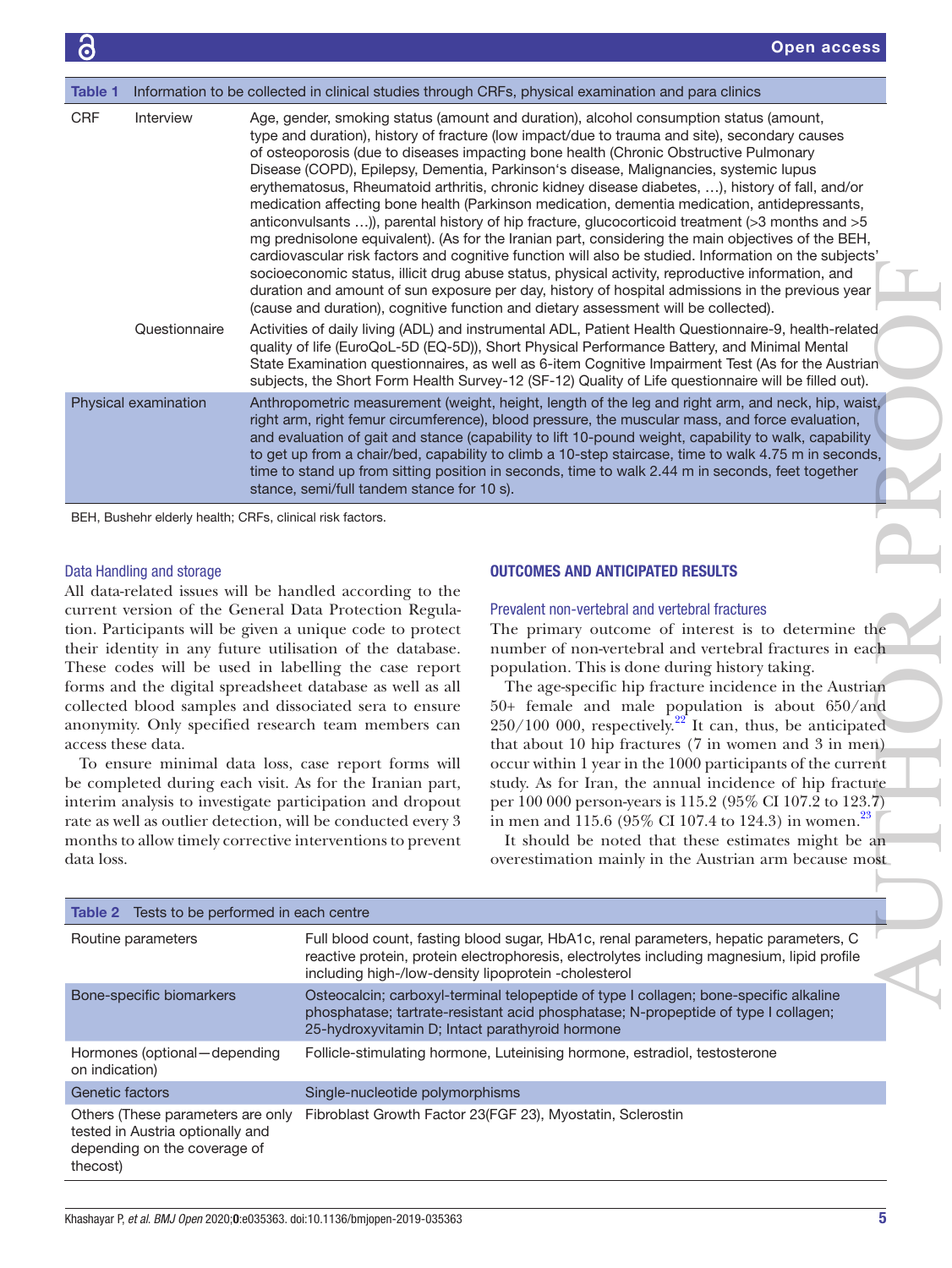of the patients referred to the study centre are already suspected of having osteoporosis. On the other hand, this number could also be an underestimation because some of the patients referred to the study centre might have already received treatment for osteoporosis. It should be noted that the total number of fracture observed within 1 year is largely dependent on the proportion of male and female study participants.

As many of the patients will not be able to provide reliable information on the exact fracture location and/or type, verification will be performed by requesting the original patient report and/or the original radiograph. Furthermore, the exact date of the fracture will be determined, as it affects future fracture risk, which would be highest within the first year after a fracture.

Strong epidemiological evidence indicates that the majority of osteoporotic fractures occur at the thoracic and the lumbar spine. However, only around one-third of these fractures come to clinical attention.<sup>24</sup> It has also been estimated that about seventy per cent of all vertebral fractures remain undetected if no imaging of the spine is performed. To obtain reliable baseline data regarding prevalent vertebral fractures, VFA will be used.<sup>25</sup> The already available thoracic and lumbar spine radiographs will be accepted for data entry if the radiographs have been taken within the past 6 months before recruitment.

#### Bone mass

Identifying osteoporotic patients through measuring their bone mass is the second outcome of interest. BMD measurement is widely recommended by the respective scientific societies worldwide as part of the baseline examinations if osteoporosis is suspected. $26$  As mentioned earlier, DXA is the method of choice and so all patients will undergo BMD measurement of the lumbar spine and the hip. $26$  HR-pQCT will be performed for a subgroup of Austrian subjects to provide more accurate information on their bone structural parameters.

#### Proteomic parameters

BTMs have been shown to provide relevant information on the extent of bone resorption and bone formation.<sup>[27](#page-7-20)</sup> In a position paper published by the IOF, the biomarker taskforce has recommended the use of CTx and PINP as reference markers for all clinical studies, adding one of these markers is sufficient for daily clinical practice measurements.<sup>[28](#page-7-21)</sup> It is noteworthy that irrespective of BTMs being associated with an individual's fracture risk, such markers are currently not included in any available fracture risk assessment tool. Possible reasons are the considerable diurnal variability of such markers and the fact that their significance in men is less well investigated compared with women.<sup>27</sup> As a result, bone resorption markers including CTx and TRAP, as well as bone formation markers including OC, PINP and bALP will be measured in this study. A modelling algorithm (to be discussed later) will be applied to reduce the preanalytical variability.

## Genetic variability

Recently, research activities concerning alternative circulating markers that could provide information on a person's fracture probability, such as SNPs have increased. In one of the largest meta-analyses performed on SNPs so far, it was found that about 56 gene loci are associated with BMD; of those about 14 are linked with fracture risk.[29 30](#page-7-22) Despite these findings, these markers have never been integrated into any of the available assessment tools, possibly due to their modest effect size on fracture risk (ORs ranging from  $1.03$  to  $1.10$ ).<sup>[31](#page-7-23)</sup> Detecting SNPs that will later be used in the fracture risk assessment tool, therefore, is an integral part of the prevailing project.

## PROPOSED STATISTICAL METHODS

Quantitative data will be described as mean±SD for normally distributed data, based on the Shapiro-Wilk test, while non-normal variables will be presented as median (IQR: P25–P75). Categorical data will be explained by percentages and will be tested using  $\chi^2$ , Fisher's exact. Between-group differences will be analysed using one-way analysis of variance, Student's t-test, Kruskal-Wallis and Mann-Whitney U tests, where indicated.

Incidence rates of osteoporosis and sarcopenia will be estimated per 1000 person-years. Also, relative risk, OR and HR with 95% CIs will be calculated to show the association of risk factors of interest with the outcomes. In the modelling of hip fracture, penalised methods will be used to alleviate probable overfitting due to possible small number of events per parameters. The optimism and the optimism-corrected performance will be calculated using bootstrap resampling methods to prevent overfitting. As cohorts can be considered as the strata, k-fold cross-validation techniques will be applied to compare the results.

Pearson's and Spearman's correlation coefficients will be used to present the correlation between continuous variables. Multiple linear regression analysis will be used to assess the association of continuous dependent variables with their potential risk factors. In the case of a dichotomous outcome, binary logistic regression or modified Poisson will be used.

To analyse the survival rates, the life table and Kaplan-Meier method will be used. Cox-proportional hazard models or other appropriate multivariable survival methods will be used to adjust for potential confounders.

As it is inherent in any cohort design, different correlations might be extracted from the studied population. It is therefore routine to use sex and age as covariates, as long as they are not separately correlated with the outcome of desire. However, other factors such as cognitive status may also be considered as covariates in more complex models. Choosing covariates will be carried out following the Hosmer-Lemeshow guidelines and referencing the previous body of evidence.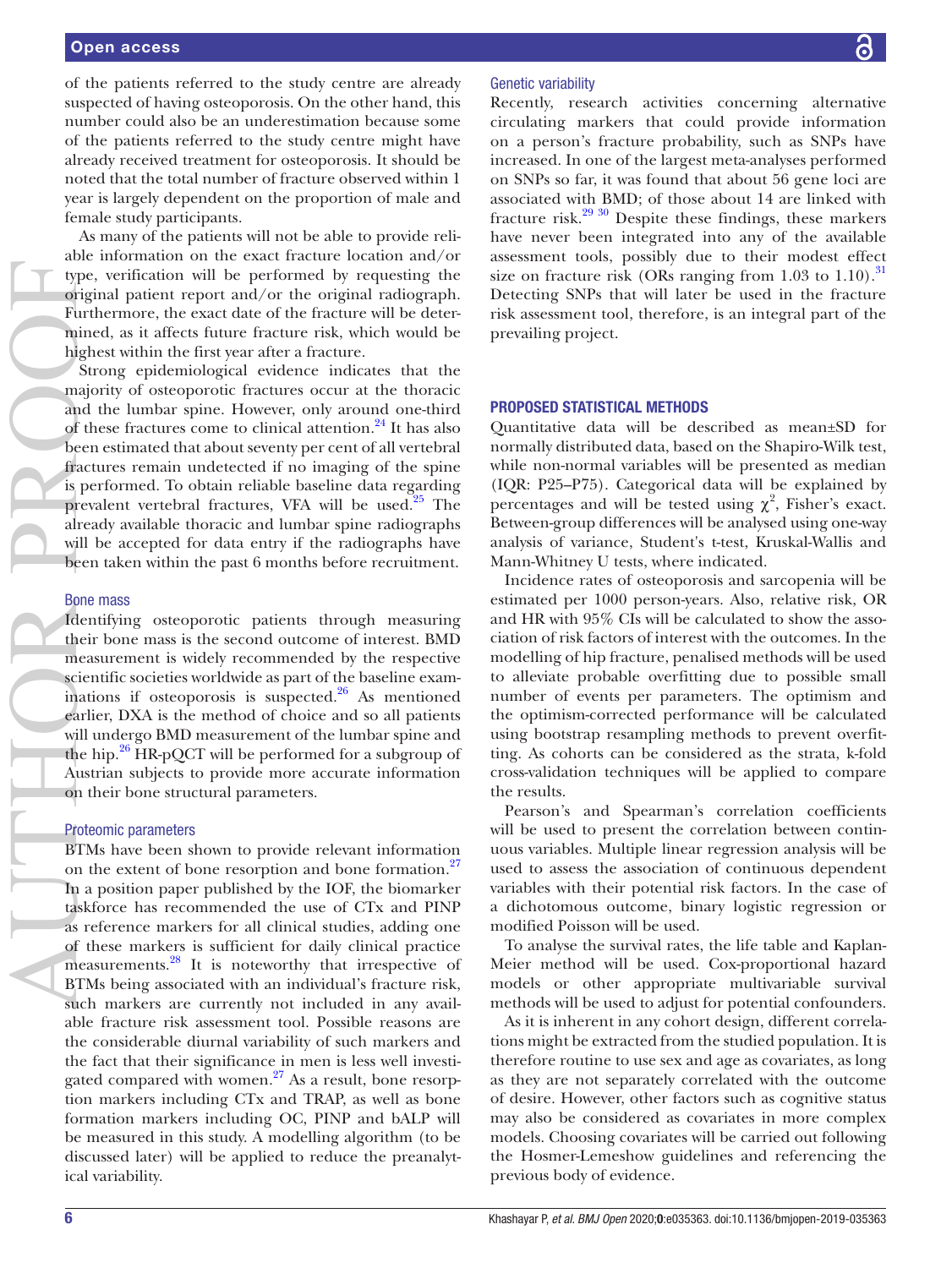As for the PoCOsteo device, the agreement between the results measured using PoCOsteo and the gold standard methods (ECLIA and PCR) will be studied. Sensitivity, specificity and the 95% CIs for all comparisons will be calculated; these measures may need to be stratified based on factors such as gender or age. To assess the agreement between standard methods and results of this study, the Bland-Altman graph and Cohen's kappa coefficient (κ) will be applied. A receiver operating characteristic analysis will be conducted to provide insight on optimal thresholds for PoCOsteo measurements. The curves, their coordinates and diagnostic measures will be reported.

Missing values will be replaced using multiple imputations through multiple regression method. In case of death, the data that should have been collected in the subsequent time points, will be censored at the final visit point.

## Modeling plans

To provide a holistic statistical model that compensates for the preclinical variability of BTMs, variables such as age, previous medical and fracture history, and lifestyle measures (such as physical activity, dairy intake and alcohol consumption) along with BTMs and serum calcium and 25-hydroxyvitamin D levels will be used.

First, the correlation between each of the aforementioned variables with each marker will be assessed. This is followed by the application of linear regression models to study the correlation direction between the variables and its effect size. The final goal will be to compensate for the preclinical variability of BTMs.

A second modelling will be built to predict fracture risk using biomarker levels, genetic variability and CRFs, and illustrate a better outlook on how well using BTMs will assist clinical detection of high-risk patients. In this regard, data mining methods such as logistic regression, generalised boosted models, Artificial Neural Network and Super learner and Swiss Cheese Model will be applied.

Since overfitting is a central problem in prediction modelling, the validity of the model will be tested in new patients. In this regard, the ability of the device in predicting osteoporotic fracture will be tested after integrating this equation model into the PoCOsteo tool. At this point, DXA will serve as the gold standard for diagnosing osteoporosis. In other words, in the modelling phase, the existing dataset will be used as the training set and will be validated using those collected in this study.

#### Sample size

The prevalence of osteoporosis in BEH Cohort is about 28.8% and the overall prevalence of osteoporosis in Iran is reported to be 15%. Based on the amount of squared multiple correlations between predictors and considering the attrition rate of about 10%, 1628 individuals are needed for the Iranian part. However, considering the population-based nature of this arm, a total sample size

of 2000 individuals including 500 osteoporotic and 1500 healthy participants will be needed.

As for Austria, the prevalence of osteoporosis is about 8%. At the same time, the risk of experiencing and not experiencing fracture is 1.15% and 0.38%, respectively. Considering the attrition rate of about 10%, 1131 subjects are needed.

#### ETHICS AND DISSEMINATION

These studies are conducted in accordance with the World Medical Association Declaration of Helsinki. The Iranian part was approved by the Research Ethics Committee of EMRI, Tehran University of Medical Sciences, (IR.TUMS.EMRI.REC.1394.0036, IR.TUMS. EMRI.REC.1395.00152). The Austrian part was approved by the Ethical Board Committee of Graz University of Medical Sciences (30–246 ex 17/18). AUTHOR PROPERTY AT A PROPERTY AND RESIDENCE OF A PROPERTY AND RESIDENCE OF A PROPERTY AND RESIDENCE OF A PROPERTY AND RESIDENCE OF A PROPERTY AND RESIDENCE OF A PROPERTY AND RECESSED A PROPERTY AND RECESSED A PROPERTY AND

As the study is granted by the H2020 projects, the partners will follow European Commission regulations for publication in open access journals and data management.

#### Author affiliations

<sup>1</sup> Center for Microsystems Technology, Imec & Ghent University, Zwijnaarde - Gent, Belgium

<sup>2</sup>Department of Internal Medicine, Division of Endocrinology and Diabetology, Medical University of Graz, Graz, Steiermark, Austria

3 Osteoporosis Research Center, Endocrinology and Metabolism Clinical Sciences Institute, Tehran University of Medical Sciences, Tehran, Iran (the Islamic Republic of)

4 Department of Epidemiology and Biostatistics, Pasteur Institute of Iran, Tehran, Iran (the Islamic Republic of)

5 The Persian Gulf Marine Biotechnology Research Center, The Persian Gulf Biomedical Sciences Research Institute,, Bushehr University of Medical Sciences, Bushehr, Iran (the Islamic Republic of)

<sup>6</sup>Endocrinology and Metabolism Research Center, Endocrinology and Metabolism Clinical Sciences Institute, Tehran University of Medical Sciences, Tehran, Iran (the Islamic Republic of)

Contributors PK, HPD, NM, NF and AO were involved in designing and drafting the PoCOsteo protocol and then characterising it for the Iranian and Austrian part separately. HPD, IN and BL supervised the process. PK and NM wrote the manuscript. SG drafted the statistical section. AO, IN, BL and HPD reviewed the manuscript.

Funding PoCOsteo is funded by a grant from HORIZON 2020 under contract number 767325. BEH Programme is jointly funded by the Endocrinology and Metabolism Research Institute affiliated to Tehran University of Medical Sciences and the Persian Gulf Biomedical Sciences Research Institute affiliated to Bushehr University of Medical Sciences.

Competing interests None declared.

Patient and public involvement Patients and/or the public were not involved in the design, or conduct, or reporting, or dissemination plans of this research.

Patient consent for publication Not required.

Provenance and peer review Not commissioned; externally peer reviewed.

Open access This is an open access article distributed in accordance with the Creative Commons Attribution Non Commercial (CC BY-NC 4.0) license, which permits others to distribute, remix, adapt, build upon this work non-commercially, and license their derivative works on different terms, provided the original work is properly cited, appropriate credit is given, any changes made indicated, and the use is non-commercial. See: [http://creativecommons.org/licenses/by-nc/4.0/.](http://creativecommons.org/licenses/by-nc/4.0/)

#### ORCID iD

Bagher Larijani<http://orcid.org/0000-0001-5386-7597>